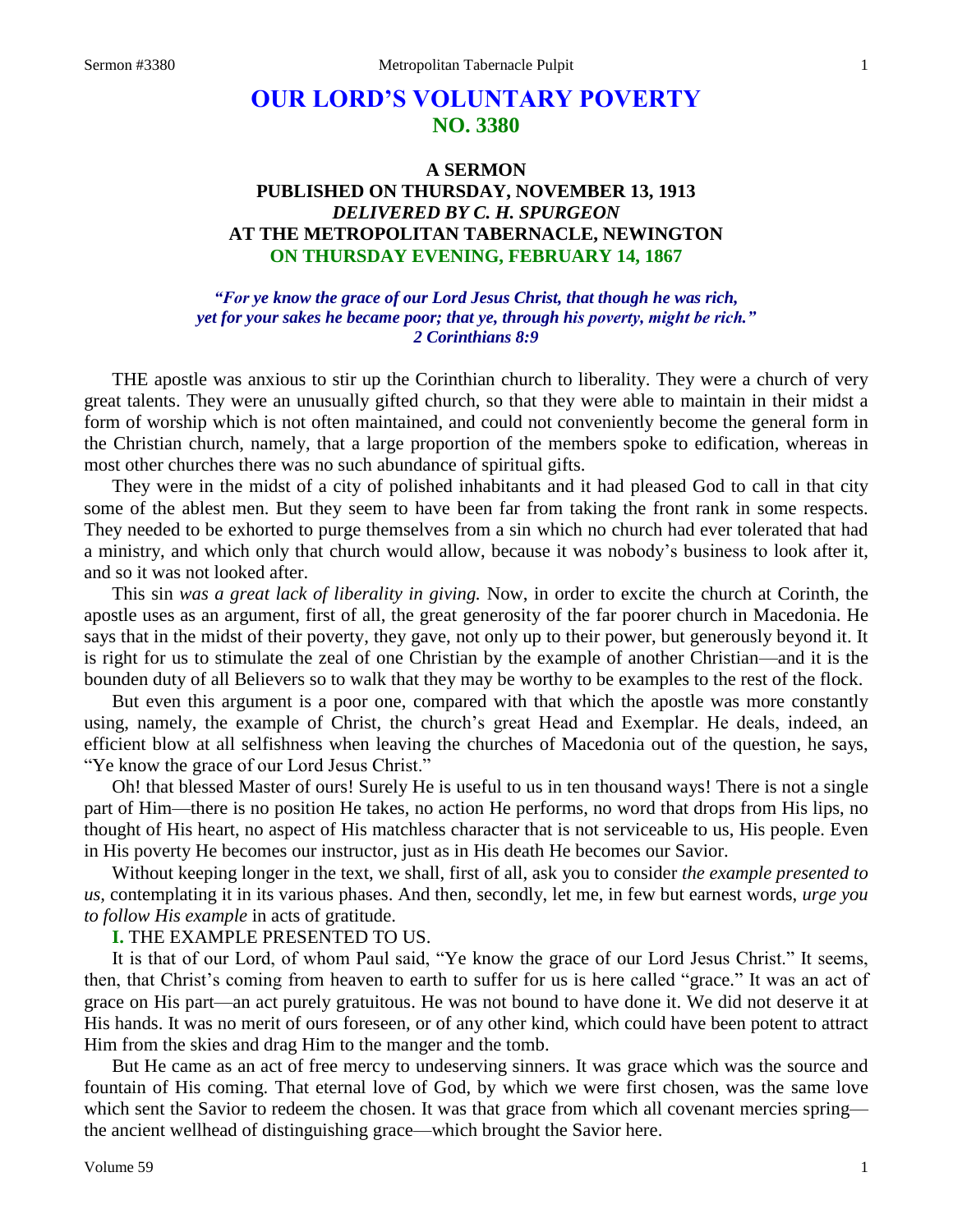It was because He, being God, was love. Because He, being God, was full of grace and truth, that He therefore left the realms above that He might lift us up to them by His coming down from them into the depths of our misery. "Ye know *the grace* of our Lord Jesus Christ."

We ought to gaze upon the cross perpetually, I think, in that light of its being altogether an act of grace on Christ's part and the result of grace towards us on the part of the divine Father. Oh! you see nothing there, sinners, towards you but grace.

### *"'Tis mercy fills the throne. While wrath stands silent by."*

The wrath falls upon the Savior, but all that you have to see in Christ now today is grace, pure grace—grace to take away the sin which made Him bleed—grace to accept the sinner, who was guilty of His death. The cross reveals to us grace on the throne, grace at its culminating point, grace triumphant and resplendent in the uttermost degree. Who would see grace, let him behold a bleeding Savior, bearing the griefs of men upon Himself and suffering in their stead. "You know the *grace* of our Lord Jesus Christ," the kindness, the bounty, the benevolence, the generosity, the compassion, the condescension, the tenderness, "the grace of our Lord Jesus Christ."

And when Paul had thus named the deed which the Savior did and labeled it with the title of "the grace of our Lord Jesus Christ," he follows it up by mentioning the heights from which the Savior descended—"*who though he was rich."* It has been well observed that this little sentence is a clear proof that our Savior had an existence before He was born into this world—that, in fact, He was divine—for it is said that, "He was rich, and that he became poor." Now, He never was rich in this life—never.

If it should be said that He was rich at one time with the Holy Spirit, as Unitarians have said, in order to get rid of the force of this verse, then He never did become poor in that sense. There was no period of the Savior's life on earth in which it could be said that He was rich, but He became poor. It must, therefore, have been in a previous state of being that our Lord was rich—and I shall now ask your thoughts to go back to the time when Jesus Christ *was* rich.

Poor are our words! They are but an accommodation of mortal speech to an immortal theme! "He was rich." When we read the word "rich," it seems, somehow or other, to pall the description of what Jesus Christ was, for He was so infinitely more rich than anything the world knows by that description. His riches were vastly more wealthy than any of the gaudy wealth which the world can bring—which is but transient and corruptible wealth. He was rich. Yes, but He was something more than that. However, we will make such use of the term as we can.

Jesus was rich *in possession.* As God over all, having made all things, all things were His. He could have said, *"*The cattle on a thousand hills are Mine. Mine, the mines of gold and the secret treasuries of silver. Mine, the places where the diamonds sparkle and where the pearl emits its gentle ray. All things are Mine. A thousand stars glisten as My lamps and all the width of space, so full of the wonders of creation—all this is Mine!"

He was rich *in service.* A thousand angels waited at His gates. He had but to will it and the strongwinged messengers flew upon His errands. They adored Him ceaselessly. Day without night they circled His throne, rejoicing. Even when on earth, He said He could pray to His Father and He would send Him twelve legions of angels. How much more was this the case when He sat in the state of heaven—and all these were the courtiers that waited before His throne?

He was rich *in honor.* No pompous courts of Solomon could ever compare with the courts of the Son of God. All glory centered in Him. He was "God over all blessed for ever," co-equal and co-eternal with the Father. To Him the perpetual song. To Him the never ceasing incense. To Him the golden harps, to Him the swell of heaven's highest symphonies, for He was adored of all, and exalted high above principalities and powers, and every name that is named.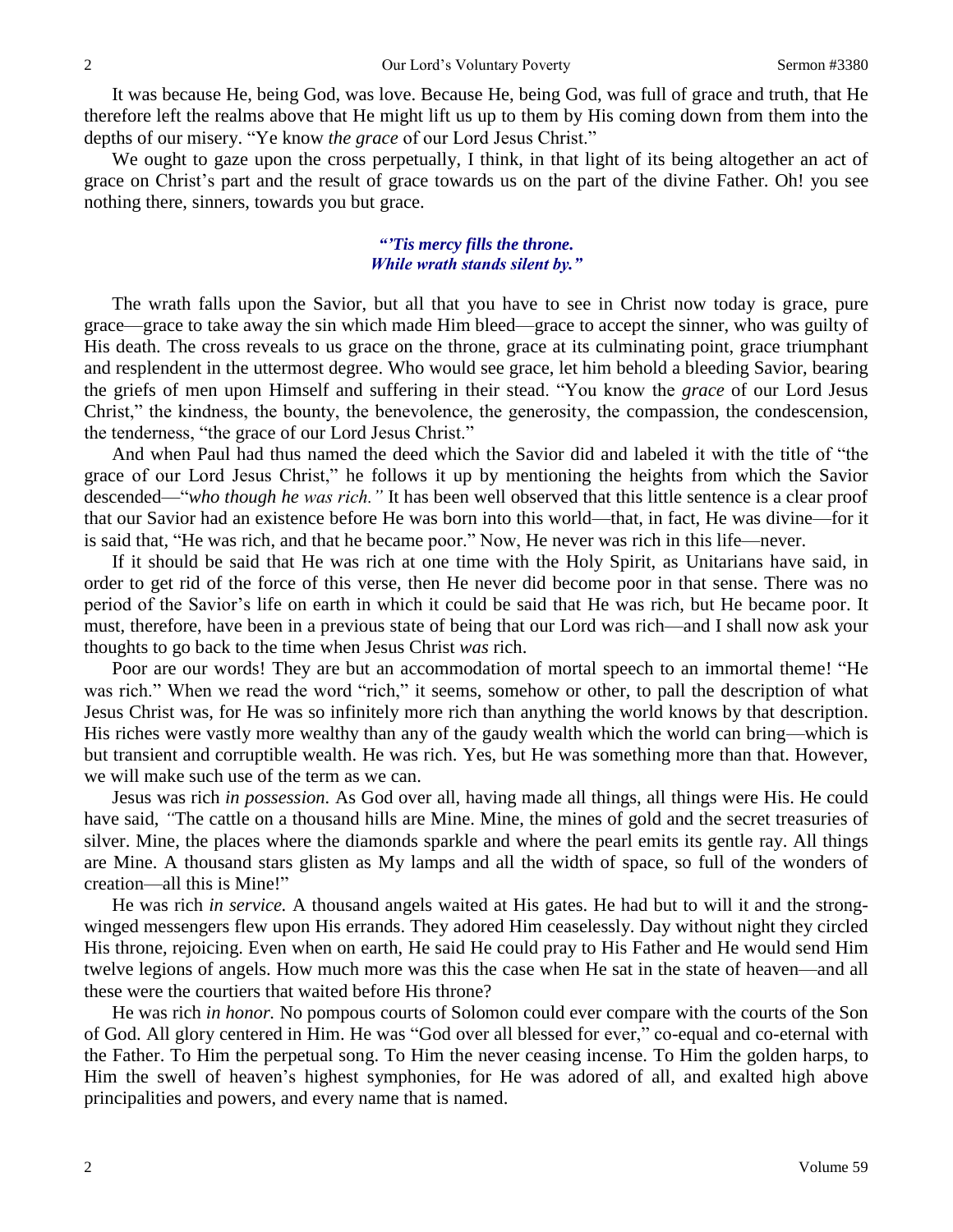And He was rich *in love,* which is the best of all wealth. His Father loved Him. "This is my beloved Son in whom I am well pleased." Eternally was that the truth, and besides that, there were pure spirits of His own creating, who loved Him with all the force of their being. He wanted not our love to make Him rich. There was love enough in God for Him, and if He had willed it, He could have made a thousand races of nobler creatures than ourselves, all of whom would have loved Him with the deepest love.

He was rich, too, *in happiness.* We cannot conceive of the Savior knowing any sorrow, or grief, or want in heaven. He had all that even He could wish for, if such language can be used towards the infinite God. He was essentially and ineffably happiness, itself. Just as we believe, concerning the Most High God, that He is unruffled by a care and His soul undisturbed by a pang, so was it with the glorious One, who afterwards condescended to be crowned with thorns and to be pierced with the spear for our sakes.

"He was rich!" Oh! the word, as I have said before, is a poor miserable word. It is the best that Paul could find, but there is such a grandeur about Christ that if we say He was rich in all respects, rich in all conception, and rich beyond imagination's utmost stretch, rich beyond everything you and I will ever be able to conceive of—even when we got into the celestial state—so rich, so infinite, so glorious, so divine—this is what He was! "He was rich."

And yet He considered us! And yet He stooped to us! Oh! my brethren, what an example for us to get the same grace and generosity, so that if in any respect we, too, are made rich here, we, too, may be as willing to stoop as He was. But alas! while our stoop is all so little, His stoop is all so great!

Then the apostle goes on to say, "Though he was rich, yet for your sakes he became poor." Not that He was *made* poor*.* It was not an act of providence that made Him so. He did not become bankrupt. He was not a King expelled from His dominions. He was not a fallen sovereign, to whom we give shelter and pity, but He "*became* poor."

That is, it was His own voluntary act. It was His own cheerful will to become poor. And now I cannot help saying that that word *"poor"* does not seem to me to be strong enough. It is the best, I suppose, our language can afford, but still there never was poverty like His poverty. It is a word which does but skim the surface of the Savior's condescension. He was poor.

Well, He was poor *in the ordinary sense.* He was born of humble parents. He was not the son of a prince or a mighty one. He was reputed to be the carpenter's son. When His mother swaddled Him, she laid Him in the manger. He was not like those who are born in marble halls and are wrapped in scarlet— He was a plebeian and He took a lowly place even in His birth.

He is sent to Egypt—He becomes an early exile. Scarce any poverty in the world is like the poverty of the poor emigrant who leaves his country either from lack of bread or from fear of life—and Jesus Christ and His mother going down to Egypt are the very picture of poverty. We are thankful if we have only a little cottage in our own land where we may dwell, but in Egypt the Son of God must tabernacle for awhile.

And when He came back, He sought not His acquaintance amongst even the tradesmen or the middle classes, much less among the lofty and the proud in spirit, but He put upon Himself the smock frock of the country—"a garment without seam, woven from the top throughout"—and His intimate acquaintances were the fishermen of Galilee.

Was it not said of Him by David, "He hath exalted one chosen out of the people"? And Christ was emphatically chosen out of the people. He was with them in all their toils and all their woes—so with them that none of them were more poor than He. "Foxes have holes," said He, "and the birds of the air have nests, but I, the Son of Man have not where to lay my head."

He was so poor that I never read He left a will about His worldly goods and chattels. All that He had of personal estate was just the garments He wore, and those the soldiers parted among them—and there He was, naked, dead, and indebted to charity. For a tomb, He had not even a sepulcher of His own—not a sorry six feet of earth in which His sleeping body might have rested in its own freehold, but it was a borrowed tomb that gave the Savior a refuge!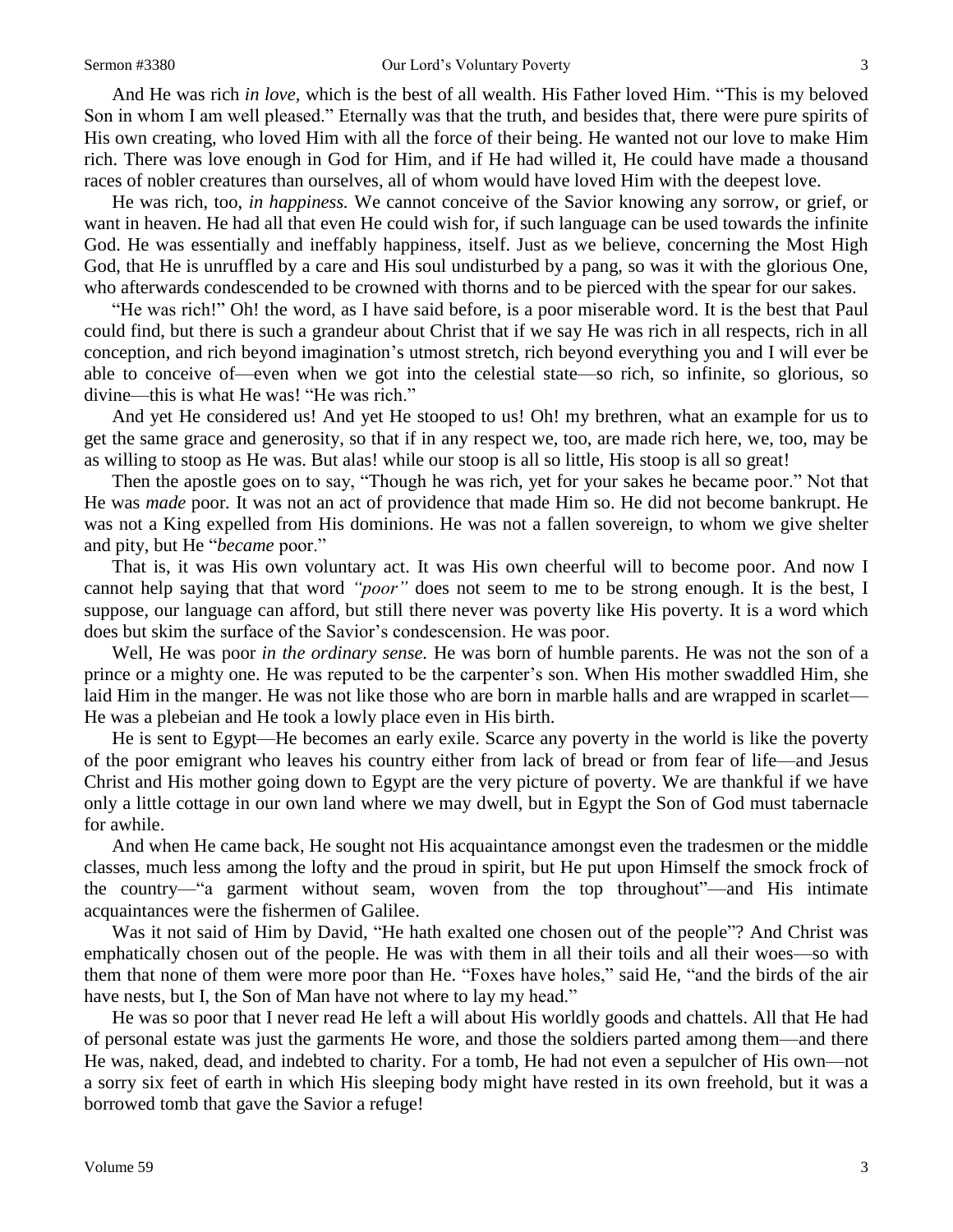He thus became poor outwardly, but what was His poverty inwardly? He was poor *as to His friends.*  Judas betrayed Him. Peter denied Him. All the disciples forsook Him and fled! He was poor *in servants,*  for although he washed His disciples' feet, yet they washed not His! And when He came to the hour when human sympathy might have somewhat comforted Him, He had to say with melancholy pathos, "What, could ye not watch with me one hour?"

Oh! so poor has He become that there is not an eye to watch with Him in His lonely grief! So poor was He that the comforts which are left to the most abject were taken away from Him. No promise beamed to shed its light upon His soul. At one time, at any rate, no presence of God made Him glad. He was forsaken of His Father and His God. "Eloi, Eloi lama sabacthani," indicated a poverty of soul quite as deep as that naked and mangled body indicated of poverty outwardly.

He had lost all, or rather had given up all, laid aside everything—His crown of glory exchanged for the thorns of shame. The imperial mantle of dominion cast aside that He might wear His own blood! No more adored, but spit upon! No longer reverenced, but despised and made the offscouring of men! No throne, but a cross! No golden cup, but a draught of wormwood and of gall! No light and brightness of excessive glory, but the blackness of mid-day—midnight! No life and immortality, but "It is finished," and the giving up of the Ghost! "Though he was rich, yet for your sakes he became poor."

I wish it were in my power to go farther into this depth tonight, but neither my ability nor my time will serve me just now. Let your own meditations assist you to peer into the poverty of the Savior—such poverty, indeed, as you and I can never know, and prompted by His example, let us not be ashamed to be poor.

Nay, let us not, at the thought of being poor, feel any kind of fear about it. Let us rather rejoice that in this we shall have fellowship with our Lord and if we serve Him we must be poor. If we be obedient to His will, we must make a sacrifice of worldly goods and prosperity. Let us take joyfully the spoiling of our goods. Let us, like the Master, count it all joy when we are thus stripped, for so shall we have fellowship with Him "who*,* though he was rich, yet for your sakes became poor."

The apostle next calls our attention to the *objects* of this wonderful condescending stoop of our Lord, namely, *ourselves. "For your sakes* he became poor." For the sake of the Corinthians. For the sake of us.

And oh! where could there be found more unworthy objects of this amazing love than we have been? In contemplating the love which I personally received from my Savior, although I wonder at it in itself, I have often thought that I could far better understand it if it had been given to someone else, than when it is shed abroad in my own soul. I do not know how it is, but somehow the salvation of the vilest sinner that lives does not one half as much surprise me as my own—and I find it far more easy to believe in the genuine salvation of any man, than at times to believe in my own.

Why should He love us? Oh! there is an amount of unworthiness about each one of us which we cannot see in our fellows that makes it wonderful that we should have been chosen. Well said the apostle, "His great love wherewith he loved us when we were dead in trespasses and sins!" It is by His great love He loves us now we are alive, but it is still more wondrous love that He should spend His lifeblood to buy our humanity when it was in its former state!

None shall praise God more for His grace than I will if I get the privilege to see Him face to face, for none will be more indebted to His distinguishing mercy. I suppose you will feel the same, and will each one resolve in the contest of humility that none of you will yield to his fellow, but will each one lie the lowest and sing the loudest to the praise of the matchless Lover, this Heavenly Bridegroom of our souls.

*"For your sakes* became poor." Not a thorn in that crown for Himself, but for your sakes. No spittle on those cheeks, no hair plucked from them, for Himself—but all for you! For you, the cruel lash, as it pitilessly furrowed those holy shoulders! For you, those drops of crimson sweat as they stained the cold earth! For you, each of those cruel nails. For you, for you, the spear that pierced His side!

Oh! let each Christian here really seek to lay a claim to have a personal interest in the griefs and groans of Jesus. Sweet possessions! Oh! to treasure them! Richer than all jewels! Those drops of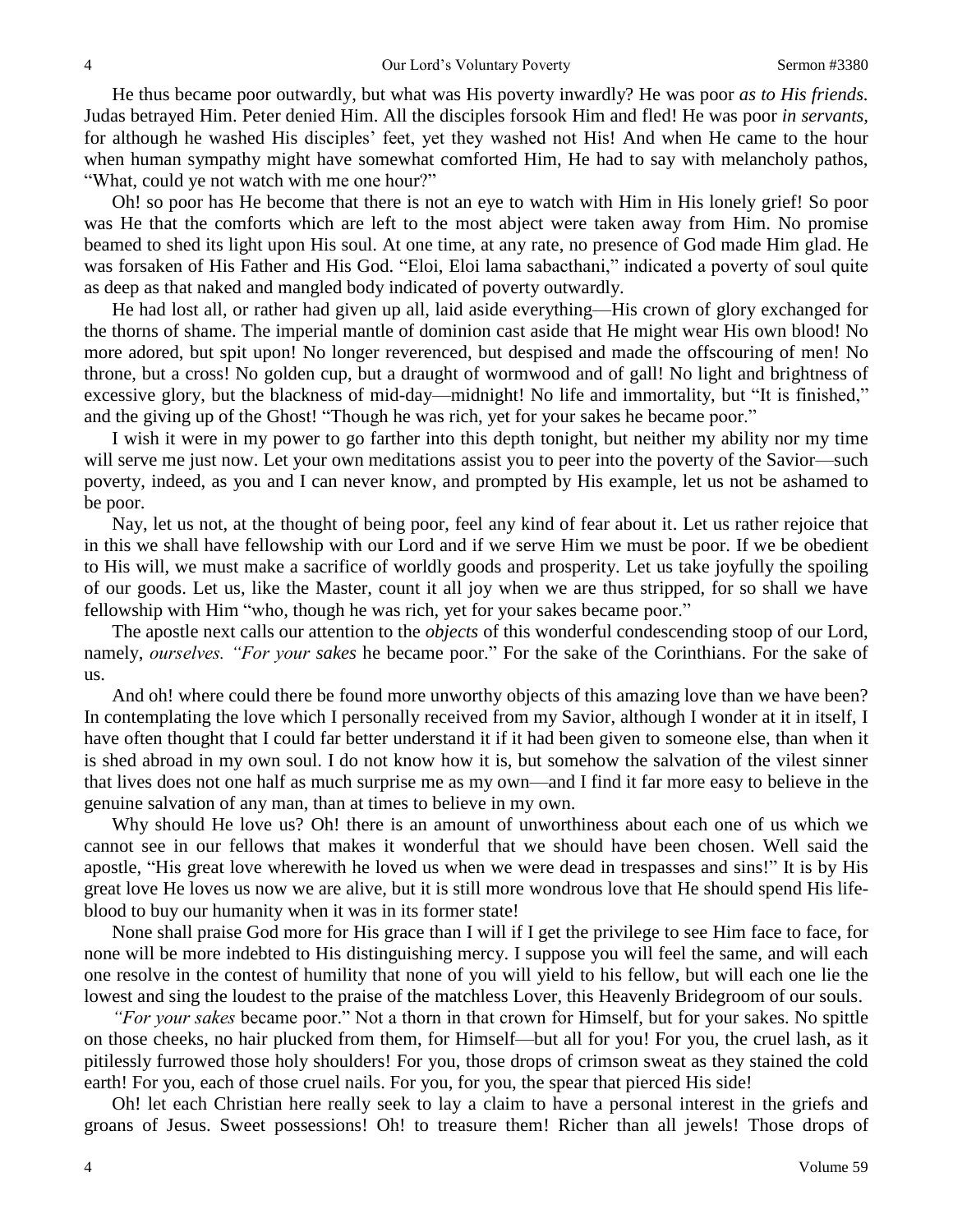blood—more priceless far than rubies, and those falling tears more sparkling than diamonds! Treasure up the love of Jesus! Put it into your souls. Make a heart in your heart in which to treasure it. Count it to be the richest and most precious thing you can have or can desire to have—the love of Jesus with all its sweetness and everlasting delight! *"For your sakes* he became poor."

Well, now, if He did all this for the sake of us who are so unworthy, what ought you and I to do for His sake, who is so worthy? And if He emptied His great self for us, who are as nothing, shall not we be ready to empty our little selves for Him, who is so great?

If He gave all to us, what less than all can we give to Him? And even when we have given all, we shall think it all too little for such a Lord and such a friend. Does Jesus give Jesus, and shall not we give all of ourselves?

The apostle tells us, however—to conclude the exposition of the verse and our contemplation of this great example—*that Christ had an object in doing this,* and the object was this—"That ye, through his poverty, might be made rich." I like the very phraseology here, and think we should read it again, "That ye, through his poverty, might be made rich."

A person joined this church not long ago who had been a member of quite another denomination, in which the doctrine of the Second Advent, which we also hold, takes an infinitely more prominent place than we are ever likely to give to it, for it is the Gospel of their salvation. This woman, however, professed herself to have been converted to God here, and she said, "I was always taught to trust in Christ glorified, but now I come to see that my confidence must be in Christ crucified."

This was what Paul preached and it is what we preach. I believe it is an error which is growing, that we are to be made rich through Christ glorified. I grant you that we shall be, for we are made rich by Christ in any capacity, but the text says it is through His poverty that we shall be made rich.

The brightest treasure that can come to the Christian comes to Him through Christ crucified, and we must take care in all our ideas of the Second Advent that we do not get Judaizing so as to imagine the coming of a temporal kingdom and a temporal glory, and go back to the beggarly elements of the old covenant—for if we do so we shall miss the true jewel, the spiritual treasure—the love of which is half dying out in the Christian church. Christ in His poverty should be most commonly the object of our contemplation, for it is through that poverty that we shall be made rich.

Now, I want to ask you whether you are rich tonight? If Jesus Christ died for you, I am sure He has not missed His intention in so dying and therefore you are rich. But you say you are poor, and you were grumbling only an hour ago to think that you were so poor. Come, now! Come now! Jesus Christ, though he was rich, became poor—shall He miss the design of that great renunciation? Shall His object fail?

It is not for a moment to be supposed. Well, then, He has made you rich. You cannot count your treasures, Christian! A catalog of them would be too long for you ever to get through it. You have no estate. You have no barn in which to store away your harvest. Perhaps there may be some of you with little more belonging to you than the garments in which you have come into this sanctuary. But yet yet—you are rich. For think you—

> *"All things are yours, the gift of God, The purchase of a Savior's blood: This world is yours, and worlds to come: Earth is your lodge, and heaven your home."*

You have angels to be your protectors. You have Christ to be your intercessor and your friend. You have the Holy Ghost Himself to be your Comforter. The everlasting arms are underneath you. The divine wings are above you. The divine glory is within you. Oh! what more could you desire? You shall have all the provisions that you want, for you shall dwell in the land and verily you shall be fed.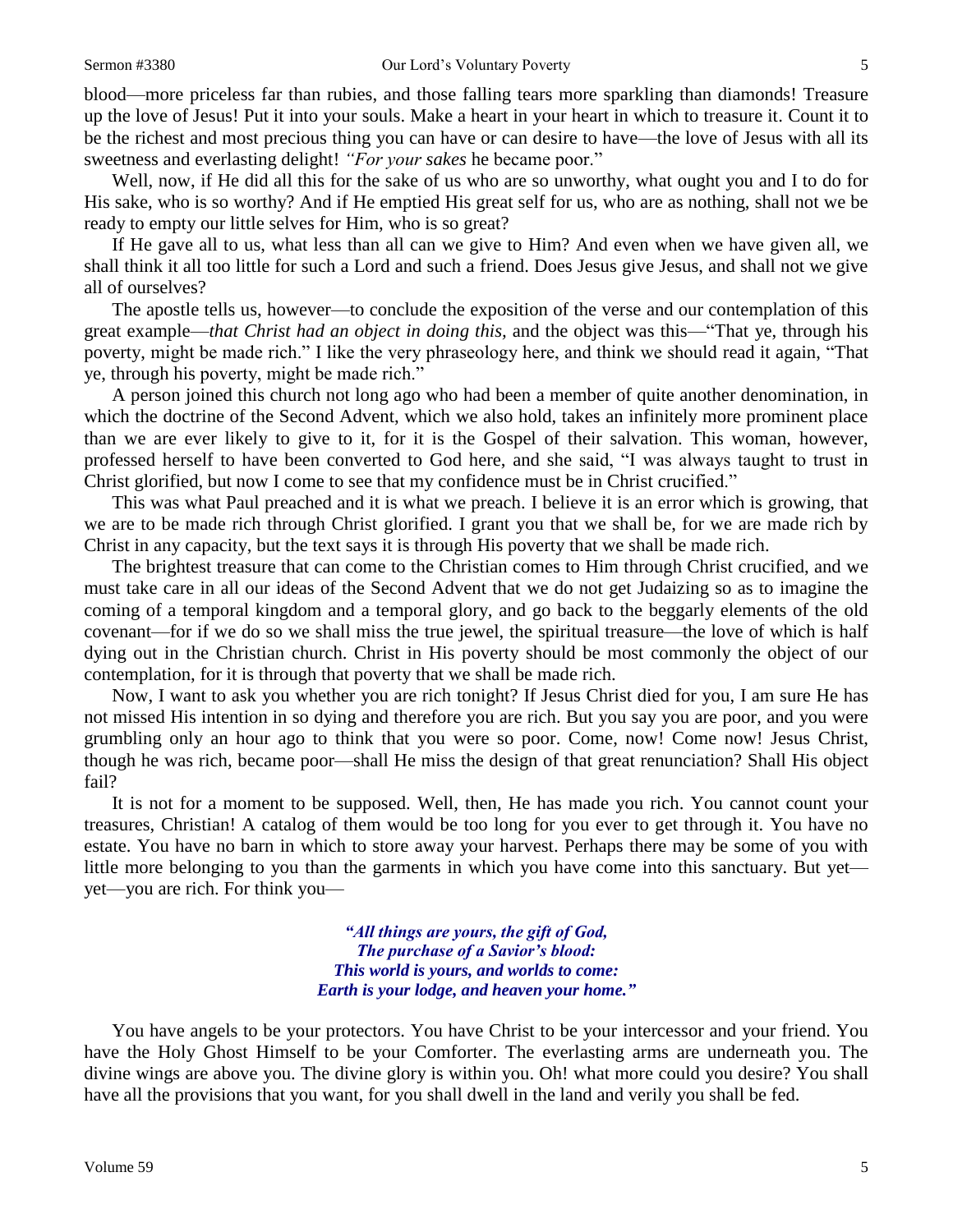Yes, Christ has made us rich in the highest possible sense of richness. He does not please to make many of His people rich in the common sense. As Luther says, He gives the husks to the hogs—the proper place for them—they can relish them—they can make the best use of them. I doubt not that he was also right in what he said of the whole Turkish Empire, which God had given to the grand Turk, who was the leading monarch of his day. He said, "It is only a sop for a dog." So it is.

All the kingdoms of this world are but so many bones, which the householder throws out to the dogs and lets them devour them as they may. Perhaps all the time the child is kept waiting—and may be kept waiting a little while for his food, because the hour is not yet come. The dog can eat when it wills, but the child must eat at the set time which the Father has appointed.

Let us be thankful if God does not give us our portion here. It is one of the things to be dreaded—the having your portion in this life. It is said of some that they have their portion in this life—and our Lord said of the Pharisees—"Verily I say unto you, they have their reward." Oh! let us pray God not to give us our reward here.

If we have helped the poor and have only received ingratitude, let us be very thankful that it proves that our reward is not here. If we labor for Christ and are misrepresented, let us be thankful, for again it proves that our reward is not of men and in time, but is of God and for all eternity. To have our reward, here, and our portion from men, is a thing to be deprecated with tears, and cries, and groans. God grant us to know our riches to be of a better sort than that which the worldling covets.

Well, if it be so, that Christ has made us rich, I hope it is not fiction or fancy to any of you! You are rich in your soul—you know you are. You are wealthy and the argument from this is that you should be devoted to your Master. If He has made you rich, serve Him. If He has enabled you to be contented, at ease, and happy—if you have blessed enjoyment in your soul, if you are at peace with God through Jesus Christ—why, who should serve God as you should? Highly favored as you are, the very stones would cry out against you if you were not liberal in your Master's service and praise.

And this brings me to the last matter, which is, in a few words—

**II.** TO EXHORT YOU TO PRACTICALLY CARRY OUT THE EXAMPLE OF CHRIST.

There have been some advanced Christians—I say not this of all—but there have been some advanced Christians who have been made able literally to carry out the example of the Savior. How should we honor the memory of such men as John Wesley, for instance? He might have been a fellow as he was, indeed—of the University and have had excellent emolument. "The church," so called, was open to him and no doubt a bishopric would soon have rewarded his exertions and his eloquence.

But he lived through life purely to serve his Master according to his knowledge and conviction, and when an inventory was to be made of his plate, he had but two spoons, one at Bristol and one in London, and when he died, what had he to leave? His treasure had all gone before him into heaven and he died in poverty, having served his God with all he had, and making that the aim of his life—to live with all he had wholly to his Master's service.

And such have been the lives of some of our missionaries. They have cut themselves away from all the claims of kindred and have given themselves, like the old Roman heroes in battle, who stood upon the sword and consecrated themselves to God. They have given themselves up to live and to die, with never a thought of gain in this world, nay, never dreaming of possessing anything as long as they lived.

Such was apostolic life and such, I believe, would be more common in the Christian church if a high degree of grace were vouchsafed. I do not think it is the duty of most of you, nor that it will ever fall to the lot of ninety-nine out of a hundred of you, but there are some of you—and there ought to be more who, being called of God to some special work, should feel that if they be rich, if they possess rank, if they possess standing in society, they will give up the most brilliant, earthly prospect for that yet more brilliant prospect of bearing the cross and inheriting the crown.

I look forward, if God should ever send a revival of religion in England, not only to the time when the poor and the middle-classes shall find in their midst consecrated ministers, but when, from the very highest spheres of society, there will come to us men who might have worn the coronet, but who would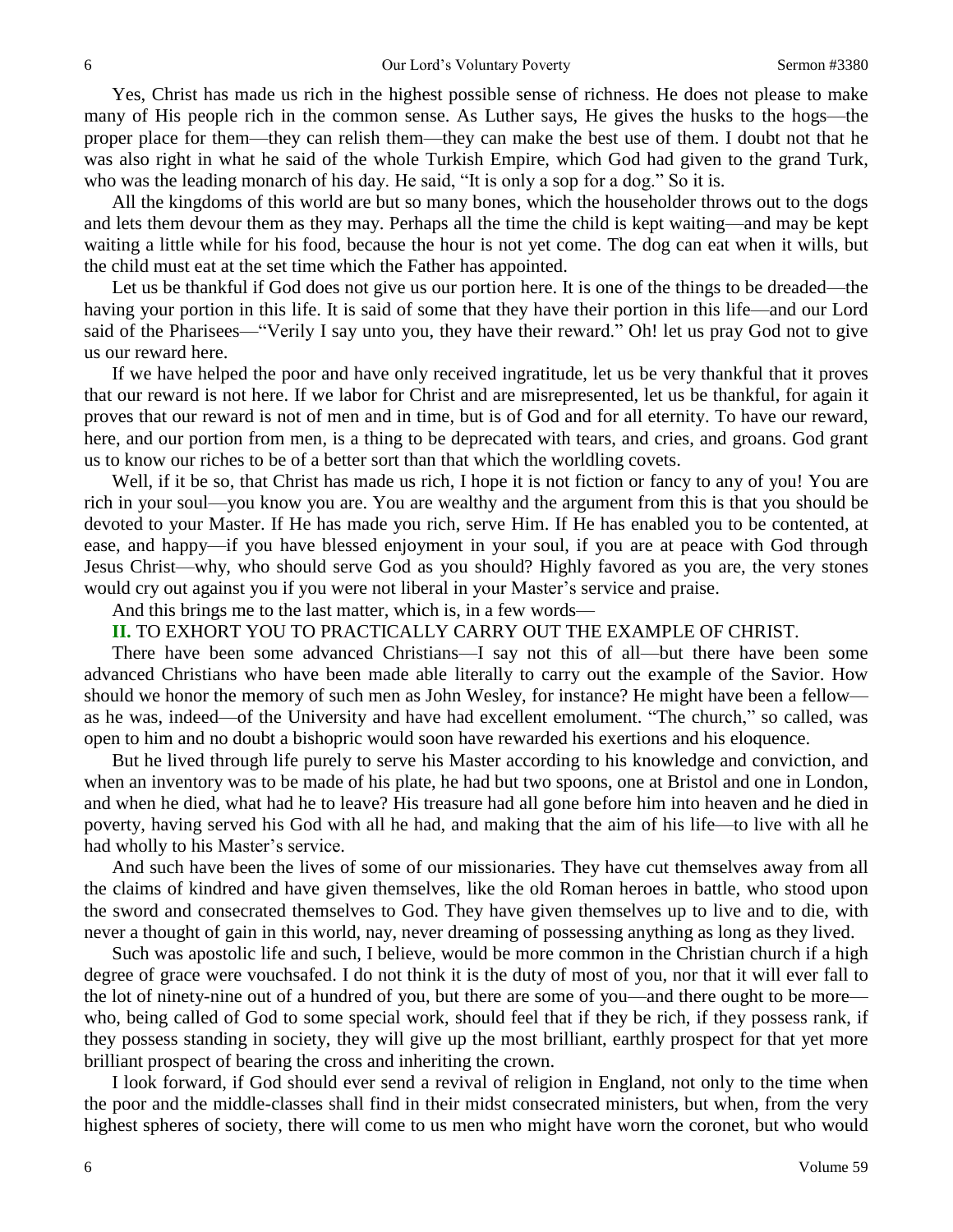rather proclaim the Gospel. Men who might have piled up their wealth until it became like Babel's tower, but who will rather become poor, that in their poverty they may make many rich. It is not given unto all thus to do, but this is the dictate of Christianity—and where it can be done absolutely and be carried out to the fullest extent, it brings much glory to God.

Well, but the principle seems to me to be binding upon us all. I will venture to say—and I should not wonder that some of you will not like it to be said, that *I believe it is anti-Christian and unholy for any Christian to live with the object of accumulating wealth.* You will say, "Are we not to strive all we can and to get all the money we can?" You may do so. You should do so. I cannot doubt but what, in so doing, you may do good service to the cause of God.

But what I said was this, that to live *with the object* of accumulating wealth is anti-Christian. There are thousands of men with whom that is the only thing they are living for—to save, save, save—and make a fortune. And when they die, what then? Well, then it will be in the newspapers that So-and-so died worth so much, and some will say, "Guess what he died worth? It will be talked of all over the city, "Why, they paid probate duty on so much!"

Yes! Well, now, if you had a steward—I will ask you a question—if you had a steward and that steward were to die, and you should hear that he died worth £100,000, what would you say? You would say, "Ah! I know whose money that was! He was only a steward and yet he died worth £100,000. I know where that money came from." You would not want to ask the question, but you would say, "Ah! he was a thief, an old rogue!"

I am not certain whether every man is not who does that—at least, unless he happens to occupy a very high and prominent position. A man says he is a steward. That is what he says himself. We do not tell him so, but he says he is. He stands up and thanks God that he is a steward, but the old fellow has got some uncommonly heavy bags about him, more than a steward would have if he had handled his master's money properly.

To say that the most of you ought to spend all you earn would be simply ridiculous. To come into the pulpit and say to those of you who are in business and so on, that you ought to give to the cause of God every year all that you have would be, I think, most intolerable stupidity on my part. I do not say that at all.

Let your children, by all manner of means, have that which they can lawfully claim of you. Make a fair provision if you are able to make it. Let your children be liberally educated. Let there be no stint in the house so that there should be complaints of want there. God has put you into a position and you may spend according to your station.

What I mean to say is this—if you make it your object in this world to live simply to get together a certain amount of money, and die and leave it—you are living with an anti-Christian object and your spirit is apart from the spirit of your Lord Jesus Christ.

My Master did not make a fortune. There is none of you who will leave less than He left. We read some time ago of a bishop whose will was sworn to be under £150,000, and someone said, "He was a true successor of the apostles, for he would be bound to say that if the apostle Paul's will could have been sworn to, it too would have been under £150,000." And I think it is very likely that it would!

Ah, but such an occurrence as that always provokes a sneer in the world. They say, "Oh! yes, yes, yes—this is a picture of making the best of both worlds!" But it is not the picture of the Savior, living wholly for the cause of God and the cause of truth, but quite the reverse. I would like to see you, my dear friends who are poor, feeling that out of your poverty it is your privilege to give continually to Him who loved you and gave Himself for you, not casting the burden of God's work upon the few rich that may be among us, but every man honestly taking his share in the church's burden, which, indeed, is not her burden, but her privilege and her delight.

I would like to see you bring in your gifts to God's treasury, not because you are asked to do so, or prompted, or driven to it, but because you love to do it out of love to Him. Well, then, those of you who